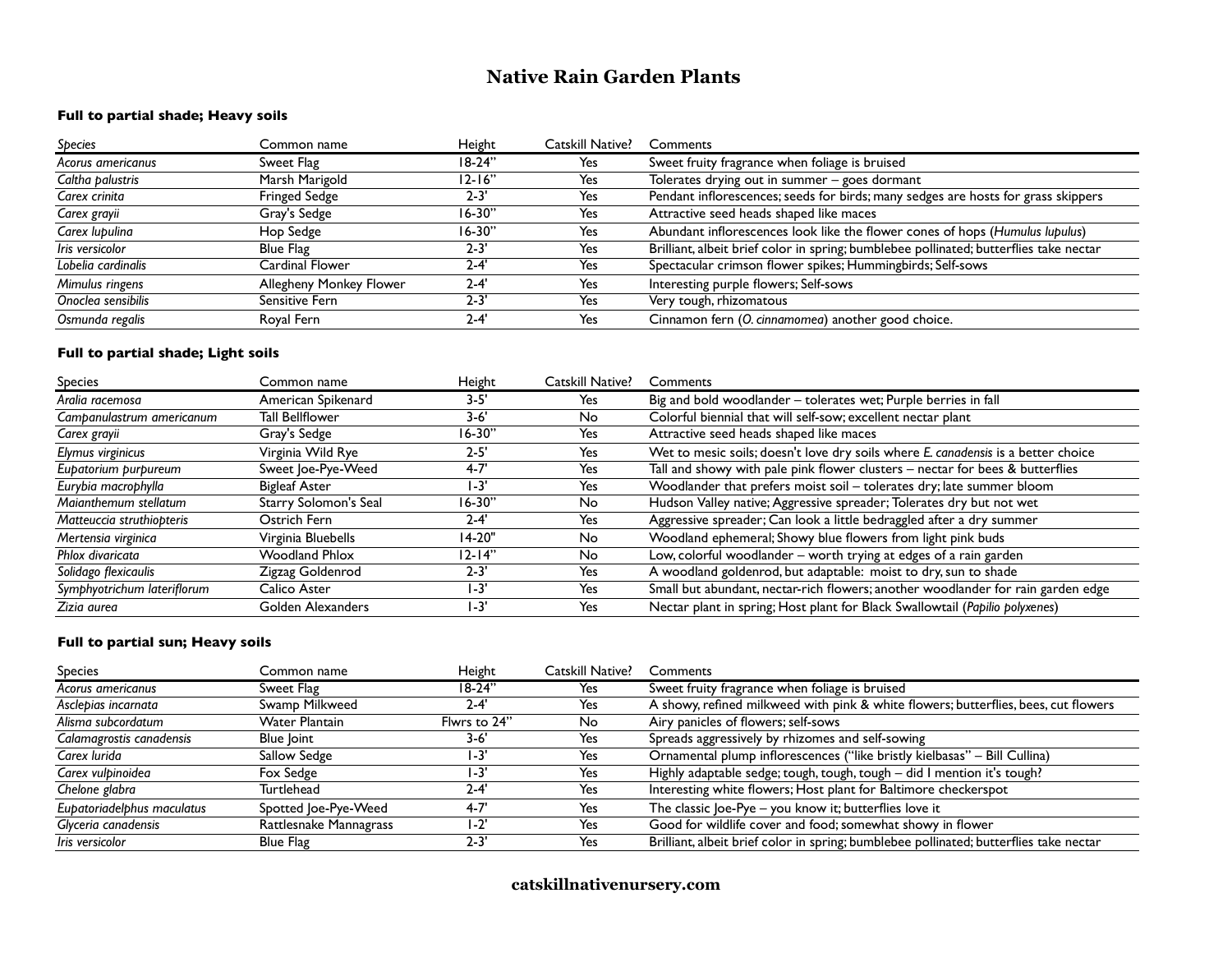## **Native Rain Garden Plants**

| Juncus effusus                 | Common Rush               | $2 - 3$  | Yes | Strong vertical accent                                                        |
|--------------------------------|---------------------------|----------|-----|-------------------------------------------------------------------------------|
| Lobelia cardinalis             | Cardinal Flower           | $2 - 4$  | Yes | Spectacular crimson flower spikes; Hummingbirds; Self-sows                    |
| Oligoneuron ohioense           | Ohio Goldenrod            | $3-4'$   | No  | Flat-topped clusters of large, lemon yellow flowers; does not cause hay-fever |
| Pontederia cordata             | Pickerelweed              | $24-30"$ | No  | Hudson Valley native with colorful flower spikes; Moderate spreader           |
| Pycnanthemum virginianum       | Virginia Mountain Mint    | 1-3      | Yes | Aromatic foliage for humans; excellent nectar plant for insects               |
| Rudbeckia laciniata            | <b>Cutleaf Coneflower</b> | $4 - 6'$ | Yes | Nectar for insects; seeds for birds; host for Streamside Checkerspot          |
| Sagittaria latifolia           | Arrowhead                 | 12-20"   | Yes | Aggressive; Muskrat food                                                      |
| Schoenoplectus tabernaemontani | Great Bulrush             | $2 - 9'$ | Yes | Big and bold; Ornamental cultivars 'Albescens' and 'Zebrinus'                 |
| Scirpus cyperinus              | <b>Woolgrass</b>          | $3 - 5'$ | Yes | Can yellow-green flowers that turn to brown be ornamental? Yes                |
| Sparganium americanum          | Lesser Bur-reed           | 12-36"   | Yes | Spreading plant similar to Sweet Flag; Good nectar plant for butterflies      |
| Symphyotrichum novi-belgii     | New York Aster            | 1-3'     | Yes | Bushy, slowly-spreading; Important nectar source in late summer and fall      |

### **Full to partial sun; Light soils**

| <b>Species</b>               | Common name                  | Height     | Catskill Native? | Comments                                                                           |
|------------------------------|------------------------------|------------|------------------|------------------------------------------------------------------------------------|
| Anemone canadensis           | Canada Anemone               | $-2'$      | Yes              | Highly aggressive in moist soils; Very showy, crystalline white flowers            |
| Boltonia asteroides          | <b>False Aster</b>           | $3 - 4'$   | <b>No</b>        | Covered in flowers in fall; Tolerates wet to moderately dry soils                  |
| Carex vulpinoidea            | Fox Sedge                    | $1 - 3'$   | Yes              | Highly adaptable sedge; tough, tough, tough - did I mention it's tough?            |
| Doellingeria umbellata       | <b>Flattop Aster</b>         | $3 - 5'$   | Yes              | Common wet meadow species in the Catskills                                         |
| Eupatorium perfoliatum       | <b>Boneset</b>               | $2 - 4'$   | Yes              | Interesting foliage - not particularly showy in flower, but good for insects       |
| Filibendula rubra            | Oueen of the Prairie         | $3 - 7'$   | <b>No</b>        | Especially showy en masse with cotton candy-like flower clusters                   |
| Helenium autumnale           | Sneezeweed                   | $3 - 4'$   | <b>No</b>        | Hudson Valley native; Bright yellow daisies                                        |
| Hibiscus moscheutos          | <b>Rose Mallow</b>           | $4 - 7'$   | No               | In the wild, an obligate wetlander; Tropical-looking large, colorful flowers       |
| Hierochloe odorata           | <b>Sweet Grass</b>           | I-2'       | <b>No</b>        | Foliage has a vanilla-like fragrance when dried                                    |
| Juncus torreyi               | Torrey's Rush                | $2 - 3'$   | Yes              | Interesting globoid clusters of greenish-brown flowers                             |
| Liatris pycnostachya         | Prairie Blazing Star         | $3 - 4'$   | No               | Showy spikes of pink-purple flowers; L. spicata similar with compact forms         |
| Lilium michiganense          | Michigan Lily                | $3 - 6'$   | No               | More tolerant of wet than Turk's-cap Lily (L. superbum)                            |
| Lobelia siphilitica          | Great Blue Lobelia           | $2 - 3'$   | Yes              | Thick blue flower spikes; Self-sows                                                |
| Monarda fistulosa            | Wild Bergamot                | $3 - 4'$   | Yes              | Doesn't really love wet conditions, but otherwise very adaptable                   |
| Oligoneuron rigidum          | <b>Stiff Goldenrod</b>       | $2 - 5'$   | No               | Doesn't love wet, but otherwise very adaptable; Doesn't cause hay-fever            |
| Panicum virgatum             | Switch Grass                 | $3 - 6'$   | Yes              | Doesn't love wet, but otherwise very adaptable; Numerous cultivars                 |
| Penstemon hirsutus           | Hairy Beardtongue            | $12 - 18"$ | Yes              | The most adaptable Penstemon - again, doesn't love wet                             |
| Phlox bilosa                 | Prairie Phlox                | $1-2"$     | No               | The most adaptable Phlox - doesn't love wet                                        |
| Physostegia virginiana       | Obedient Plant               | $2 - 5'$   | <b>No</b>        | Colorful but aggressive mint family plant                                          |
| Pycnanthemum tenuifolium     | <b>Slender Mountain Mint</b> | $12 - 18"$ | Yes              | Foliage not all that aromatic, but still a great nectar plant                      |
| Rudbeckia hirta              | Black-eyed Susan             | $2 - 3'$   | No               | Doesn't really love wet conditions, but otherwise very adaptable                   |
| Rudbeckia triloba            | Brown-eyed Susan             | $2 - 3'$   | Yes              | Short-lived perennial - blooms itself to death                                     |
| Sporobolus heterolepis       | Prairie Dropseed             | $12 - 15"$ | <b>No</b>        | An elegant grass though slow-growing; Adaptable to all but very wet soils          |
| Symphyotrichum novae-angliae | New England Aster            | $3 - 5'$   | Yes              | Indispensable and adaptable; Cultivars in a variety of colors available            |
| Tradescantia ohiensis        | Ohio Spiderwort              | $2 - 3'$   | No               | Tough adaptable plant with blue-green foliage and purple flowers                   |
| Verbena hastata              | <b>Blue Vervain</b>          | $2 - 4'$   | Yes              | Good color for the late summer garden; self-sows abundantly                        |
| Vernonia missurica           | Missouri Ironweed            | $3 - 8'$   | No               | Brilliant color for the later summer garden; Monarch butterfly & customer favorite |
| Zizia aurea                  | Golden Alexanders            | $1-3'$     | Yes              | Nectar plant in spring; Host plant for Black Swallowtail (Papilio polyxenes)       |

**catskillnativenursery.com**